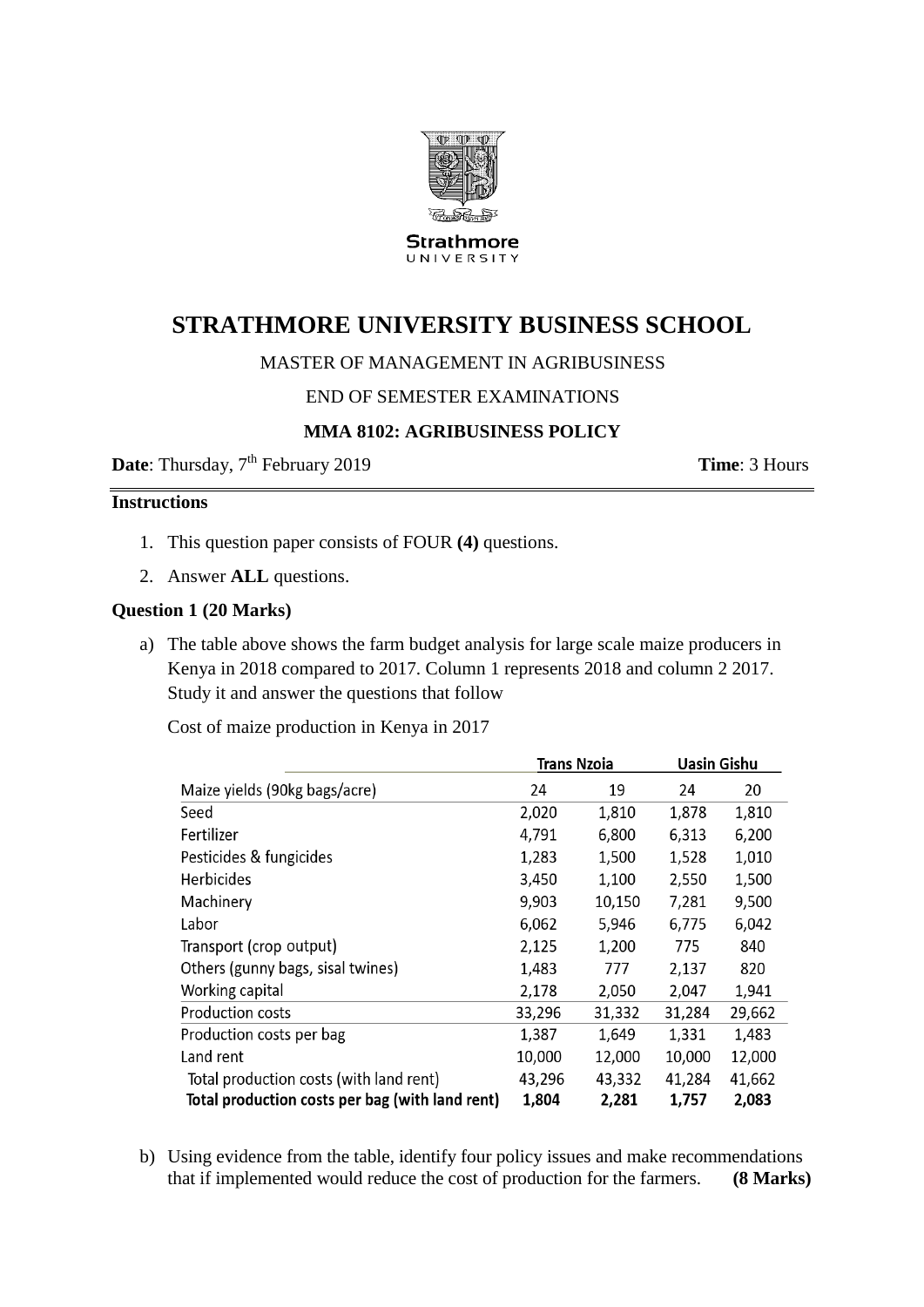c) Study the table below that shows the computation of a single-commodity PAM for High Yielding Paddy and answer the questions that follow.

|             | <b>Revenues</b> | <b>Costs</b> | <b>Profits</b> |           |
|-------------|-----------------|--------------|----------------|-----------|
|             |                 | Input        | <b>Factor</b>  |           |
| Private     | 7,230,000       | 966,000      | 2,082,500      | 4,181,500 |
| Social      | 5,784,000       | Н            | 2,142,500      |           |
| Divergences |                 | $-55,000$    | $-60,000$      | K         |

- (i) Work out the social costs H, social profit I, divergences J and net welfare transfer K. **(4 Marks)**
- (ii) Work out the profitability coefficient, Nominal protection coefficients for output and inputs, Effective protection coefficient and subsidy ration for producers and interpret the results of the high productivity, wet season paddy PAM. **(8 Marks)**

#### **Question 2 (20 Marks)**

- (i) The role of governments in agriculture and agribusiness development appears contradictory. While it is supposed to create a conducive investment environment in agriculture sector, they have implemented policies that have contributed towards market failure in agriculture and agribusiness environment. Account for the contradictory roles of the government using political economy models. **(12 Marks)**
- (ii) One of the aims of fertilizer subsidy programs was to increase maize production and productivity in Kenya. However, over time, Kenya has continued to be a food deficit country. As a policy expert, briefly describe how you would assess the arguments for and against this government policy. **(8 Marks)**

#### **Question 3 (20 Marks)**

- a) In the recent times, exciting development worldwide have created the impression that agriculture is no longer the cornerstone of Kenya Economy.
	- (i) Identify and describe THREE emerging trends that influence agriculture.

**(6 Marks)**

- (ii) What are the main objectives of policy formulating agricultural trade policies policy in developing countries? **(4 Marks)**
- b) Monopoly's are known to be inefficient in an economy.
	- (i) Using a suitable illustration, explain the inefficiencies associated with monopolistic firms **(6 Marks)**